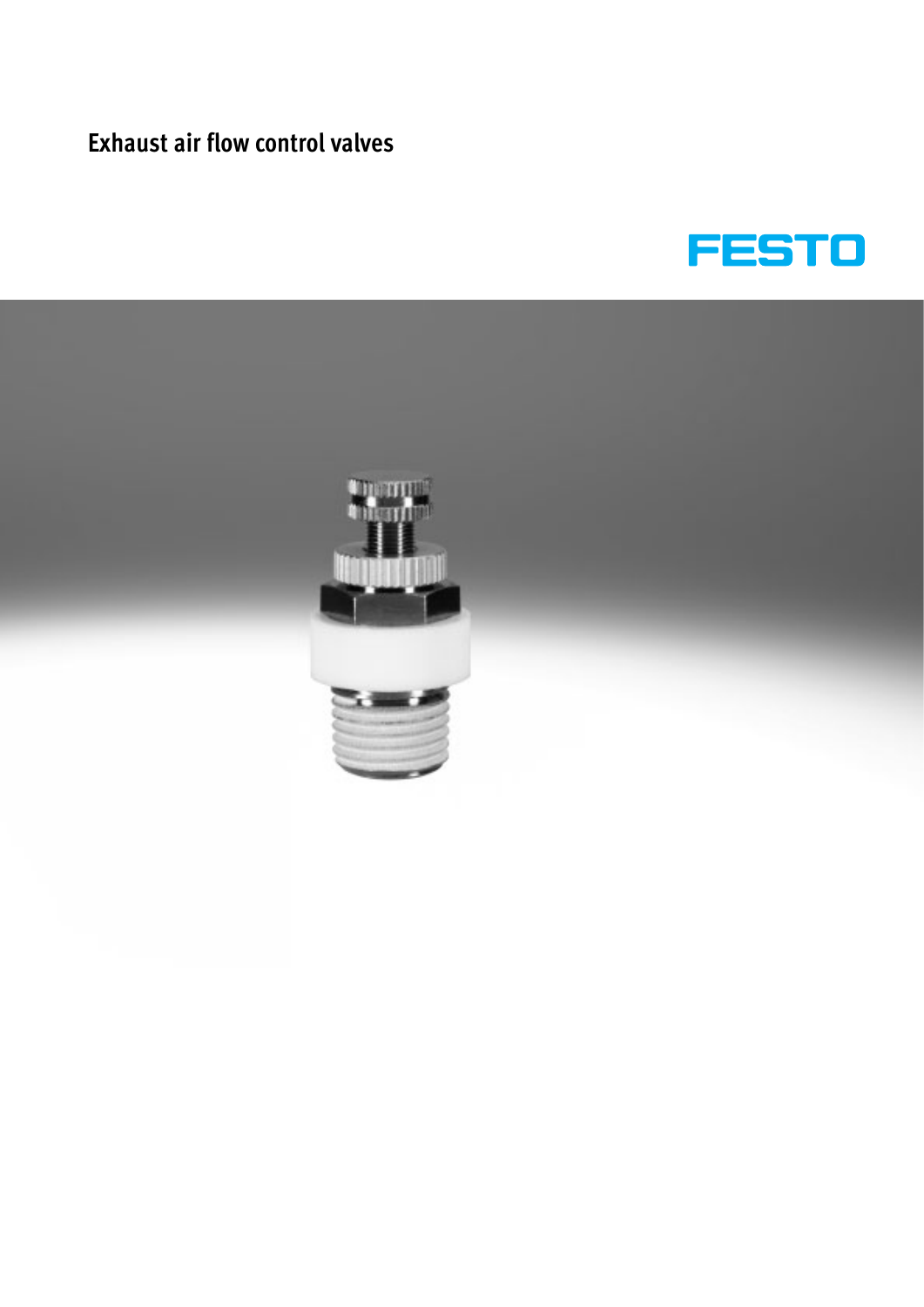# **Exhaust air flow control valves**

Product range overview

### **Function**

Exhaust air flow control valves are screwed into the exhaust controls of control valves or drives. They enable the piston speed of cylinders or rotary drives to be controlled by restricting

the air exhaust. This is done using the adjusting element. The air is exhausted via an integrated silencer which reduces the noise level.

| Design        | <b>Valve function</b> | Design         | <b>Type</b> | <b>Pneumatic connection 1</b>                                                      | $qn^{1}$ | <b>Adjusting element</b> | $\rightarrow$ Page/<br>Internet |  |  |  |  |
|---------------|-----------------------|----------------|-------------|------------------------------------------------------------------------------------|----------|--------------------------|---------------------------------|--|--|--|--|
|               |                       |                |             |                                                                                    | [l/min]  |                          |                                 |  |  |  |  |
| Exhaust air   | Sintered metal        |                |             |                                                                                    |          |                          |                                 |  |  |  |  |
| flow control  | Flow control/         | $\circledcirc$ | GRE         | $G\frac{1}{8}$ , $G\frac{1}{4}$ , $G\frac{3}{8}$ , $G\frac{1}{2}$                  | 03,600   | Slotted head screw       | 3                               |  |  |  |  |
| valve         | silencer function     |                |             |                                                                                    |          |                          |                                 |  |  |  |  |
|               |                       |                |             |                                                                                    |          |                          |                                 |  |  |  |  |
|               |                       |                |             |                                                                                    |          |                          |                                 |  |  |  |  |
|               |                       |                |             |                                                                                    |          |                          |                                 |  |  |  |  |
| Flow control/ | Plastic               |                |             |                                                                                    |          |                          |                                 |  |  |  |  |
| silencer      | Flow control/         |                | <b>VFFK</b> | M5, M7, R1/8, R1/4                                                                 | 0420     | Knurled screw            | 5                               |  |  |  |  |
|               | silencer function     | 信道             |             |                                                                                    |          |                          |                                 |  |  |  |  |
|               |                       |                |             |                                                                                    |          |                          |                                 |  |  |  |  |
|               |                       |                |             |                                                                                    |          |                          |                                 |  |  |  |  |
|               |                       | <b>AND</b>     | GRU         | $G\frac{1}{8}$ , $G\frac{1}{4}$ , $G\frac{3}{8}$ , $G\frac{1}{2}$ , $G\frac{3}{4}$ | 08,000   | Slotted head screw       | 8                               |  |  |  |  |
|               |                       |                |             |                                                                                    |          |                          |                                 |  |  |  |  |

1) Standard flow rate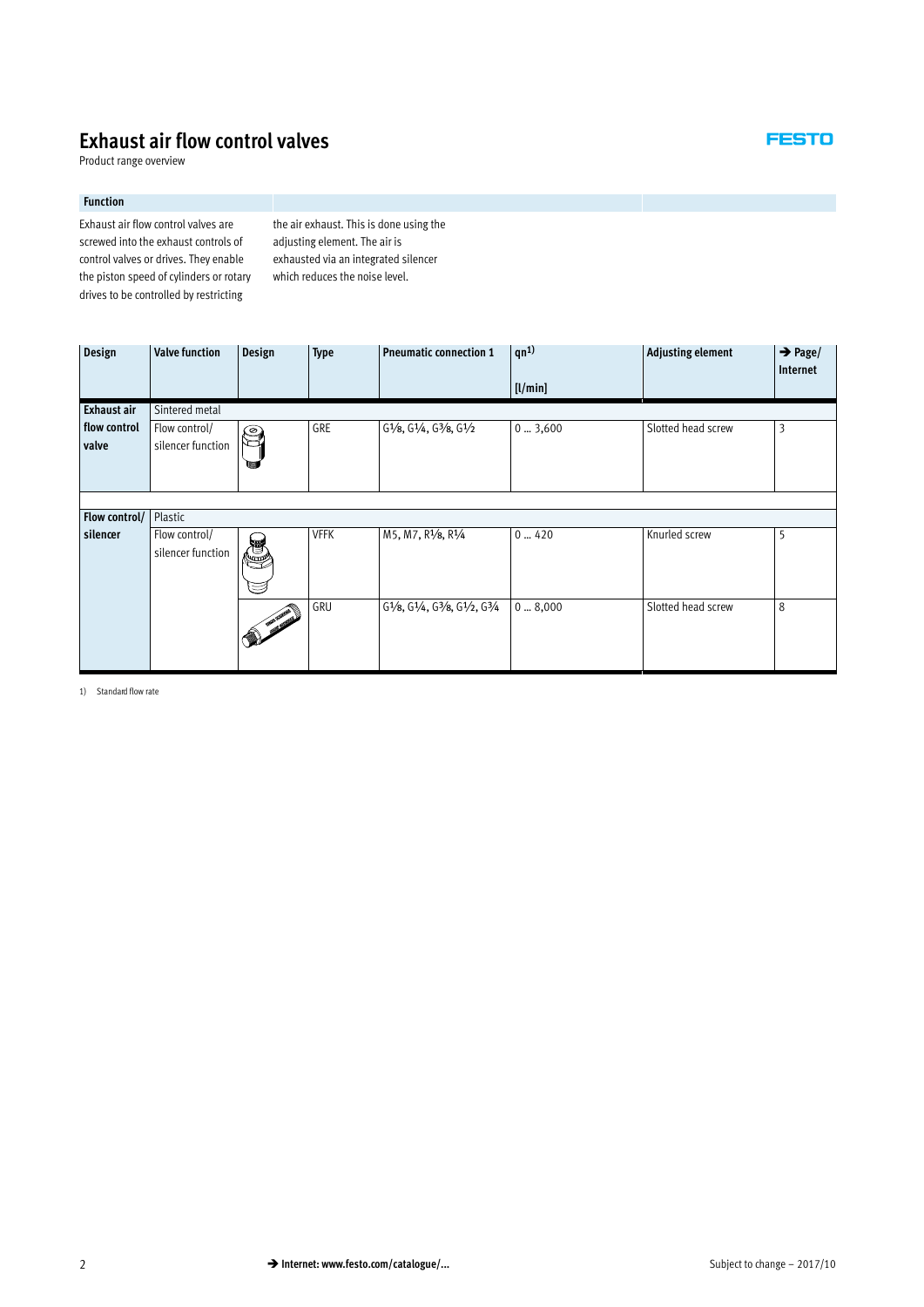# <span id="page-2-0"></span>**Exhaust air flow control valves GRE**

Technical data



0 … 3,600 l/min

- **J** - Temperature range  $-10$  ... +70 °C

 $-\bigtriangleup$  - Operating pressure  $0 \dots 10$  bar



## **General technical data**

| Valve function                 |      | Flow control/silencer function |                   |        |   |  |  |  |
|--------------------------------|------|--------------------------------|-------------------|--------|---|--|--|--|
| Pneumatic connection 1         |      | G <sup>1</sup> /8              | G <sup>1</sup> /2 |        |   |  |  |  |
| Adjustment component           |      | Slotted head screw             |                   |        |   |  |  |  |
| Type of mounting               |      | Screw-in                       |                   |        |   |  |  |  |
| Mounting position              |      | Any                            |                   |        |   |  |  |  |
| Nominal tightening torque      | [Nm] | $12 \pm 20$                    |                   | $\sim$ | - |  |  |  |
| Max. tightening torque<br>[Nm] |      |                                |                   | 15     | - |  |  |  |

| Operating and environmental conditions |                                             |                                                                                                        |                         |                         |  |  |  |  |
|----------------------------------------|---------------------------------------------|--------------------------------------------------------------------------------------------------------|-------------------------|-------------------------|--|--|--|--|
| Pneumatic connection 1                 | G <sup>3</sup> /8<br>$G^{1/8}$<br>$G^{1/4}$ |                                                                                                        |                         | G <sup>1</sup> /2       |  |  |  |  |
| [bar]<br>Operating pressure            | 010                                         |                                                                                                        |                         |                         |  |  |  |  |
| Operating medium                       | Compressed air in                           | Compressed air in                                                                                      | Compressed air in       | Compressed air in       |  |  |  |  |
|                                        | accordance with                             | accordance with<br>accordance with                                                                     |                         | accordance with         |  |  |  |  |
|                                        | ISO 8573-1:2010 [7:-:-]                     | ISO 8573-1:2010 [7:-:-]                                                                                | ISO 8573-1:2010 [7:4:4] | ISO 8573-1:2010 [7:-:-] |  |  |  |  |
| Note on operating/pilot medium         |                                             | Operation with lubricated medium possible (in which case lubricated operation will always be required) |                         |                         |  |  |  |  |
| Ambient temperature<br>[°C]            | $-10+70$                                    |                                                                                                        |                         |                         |  |  |  |  |
| Temperature of medium<br>[°C]          | $-10+70$                                    |                                                                                                        |                         |                         |  |  |  |  |

## Standard flow rate qn at 6 bar  $\rightarrow$  0 bar as a function of spindle rotations n

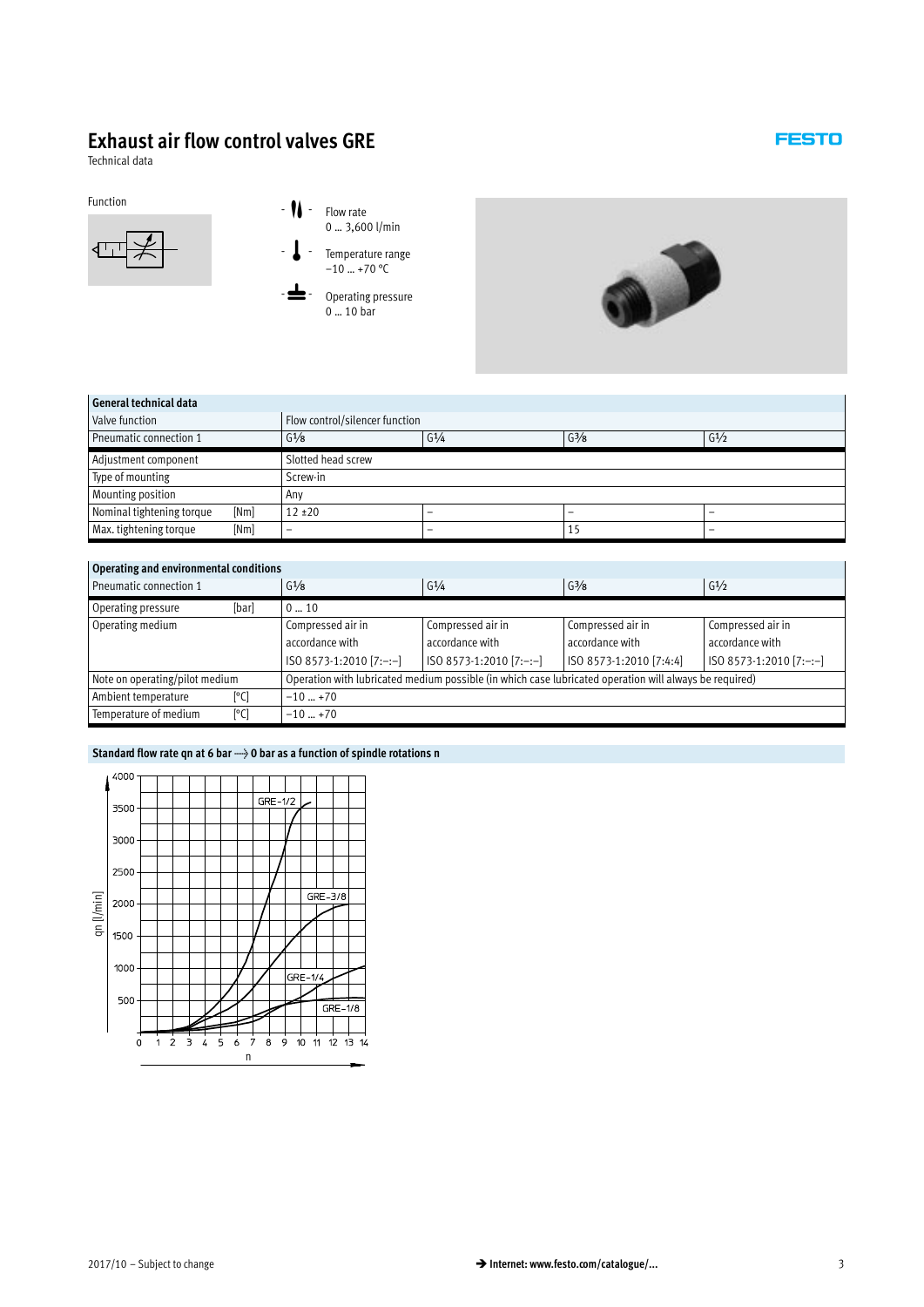# **Exhaust air flow control valves GRE**

Technical data





**Dimensions** Download CAD data - **www.festo.com**

| Type      | Connection        | D <sub>1</sub> |      |            | $=\subset$ |
|-----------|-------------------|----------------|------|------------|------------|
|           |                   | Ø              |      |            |            |
| $GRE-1/8$ | G <sup>1</sup> /8 | 15             | 27.1 | <b>J.L</b> | 14         |
| $GRE-1/4$ | G <sup>1</sup> /4 | 18.2           | 32.1 | υ. 1       |            |
| $GRE-3/8$ | $G\frac{3}{8}$    | 25             | 41.1 | $\sqrt{1}$ | 22         |
| $GRE-1/2$ | G <sup>1</sup> /2 | 27             | 44.6 | ŏ.b        | 24         |

| <b>Ordering data</b> |  |
|----------------------|--|
|                      |  |

|   | Pneumatic                     | Standard nominal flow rate gnN | Standard flow rate qn        | Weight | Part No. | Type      |
|---|-------------------------------|--------------------------------|------------------------------|--------|----------|-----------|
|   | connection 1                  | at 6 bar $\rightarrow$ 5 bar   | at 6 bar $\rightarrow$ 0 bar |        |          |           |
|   |                               | in direction of flow control   | in direction of flow control |        |          |           |
|   |                               | [1/min]                        | [1/min]                      | [g]    |          |           |
| ଛ | G <sup>1</sup> /8             | 520                            | 0520                         | 15     | 10351    | $GRE-1/8$ |
|   | G <sup>1</sup> / <sub>4</sub> | 996                            | $0 - 996$                    | 25     | 10352    | $GRE-1/4$ |
| 建 | $G^{3}/8$                     | 2,000                          | 32,000                       | 50     | 35310    | $GRE-3/8$ |
|   | G <sup>1</sup> /2             | 3,600                          | 03,600                       | 75     | 10353    | $GRE-1/2$ |

## **FESTO**

 $\overline{\phantom{a}}$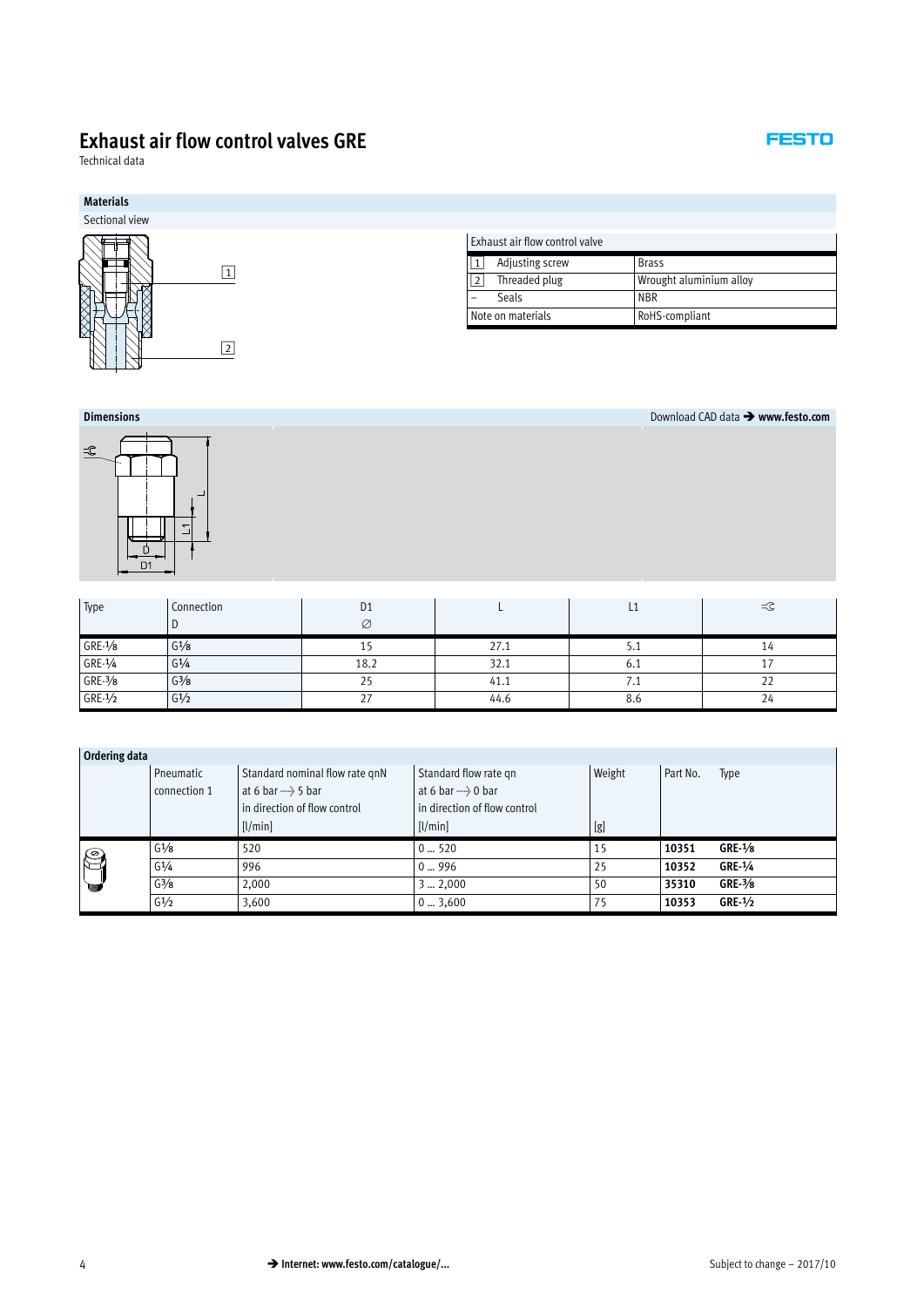# <span id="page-4-0"></span>**Flow control/silencers VFFK**

Type codes

|                |                               | <b>VFFK</b> | $\qquad \qquad -$ | C | - | К | $\overline{\phantom{m}}$ | M7 | - | P |
|----------------|-------------------------------|-------------|-------------------|---|---|---|--------------------------|----|---|---|
|                |                               |             |                   |   |   |   |                          |    |   |   |
| Type           |                               |             |                   |   |   |   |                          |    |   |   |
| <b>VFFK</b>    | Flow control/silencer         |             |                   |   |   |   |                          |    |   |   |
|                |                               |             |                   |   |   |   |                          |    |   |   |
| Design         |                               |             |                   |   |   |   |                          |    |   |   |
| $\mathsf{C}$   | Inline                        |             |                   |   |   |   |                          |    |   |   |
|                |                               |             |                   |   |   |   |                          |    |   |   |
|                | <b>Adjusting element</b>      |             |                   |   |   |   |                          |    |   |   |
| $\mathsf{K}$   | Knurled screw                 |             |                   |   |   |   |                          |    |   |   |
|                |                               |             |                   |   |   |   |                          |    |   |   |
|                | <b>Pneumatic connection 1</b> |             |                   |   |   |   |                          |    |   |   |
| M <sub>5</sub> | Thread M5                     |             |                   |   |   |   |                          |    |   |   |
| M7             | Thread M7                     |             |                   |   |   |   |                          |    |   |   |
| <b>R18</b>     | Thread R <sup>1</sup> /8      |             |                   |   |   |   |                          |    |   |   |
| R14            | Thread R1/4                   |             |                   |   |   |   |                          |    |   |   |
|                |                               |             |                   |   |   |   |                          |    |   |   |
|                | <b>Additional feature</b>     |             |                   |   |   |   |                          |    |   |   |
| P              | Polymer silencer              |             |                   |   |   |   |                          |    |   |   |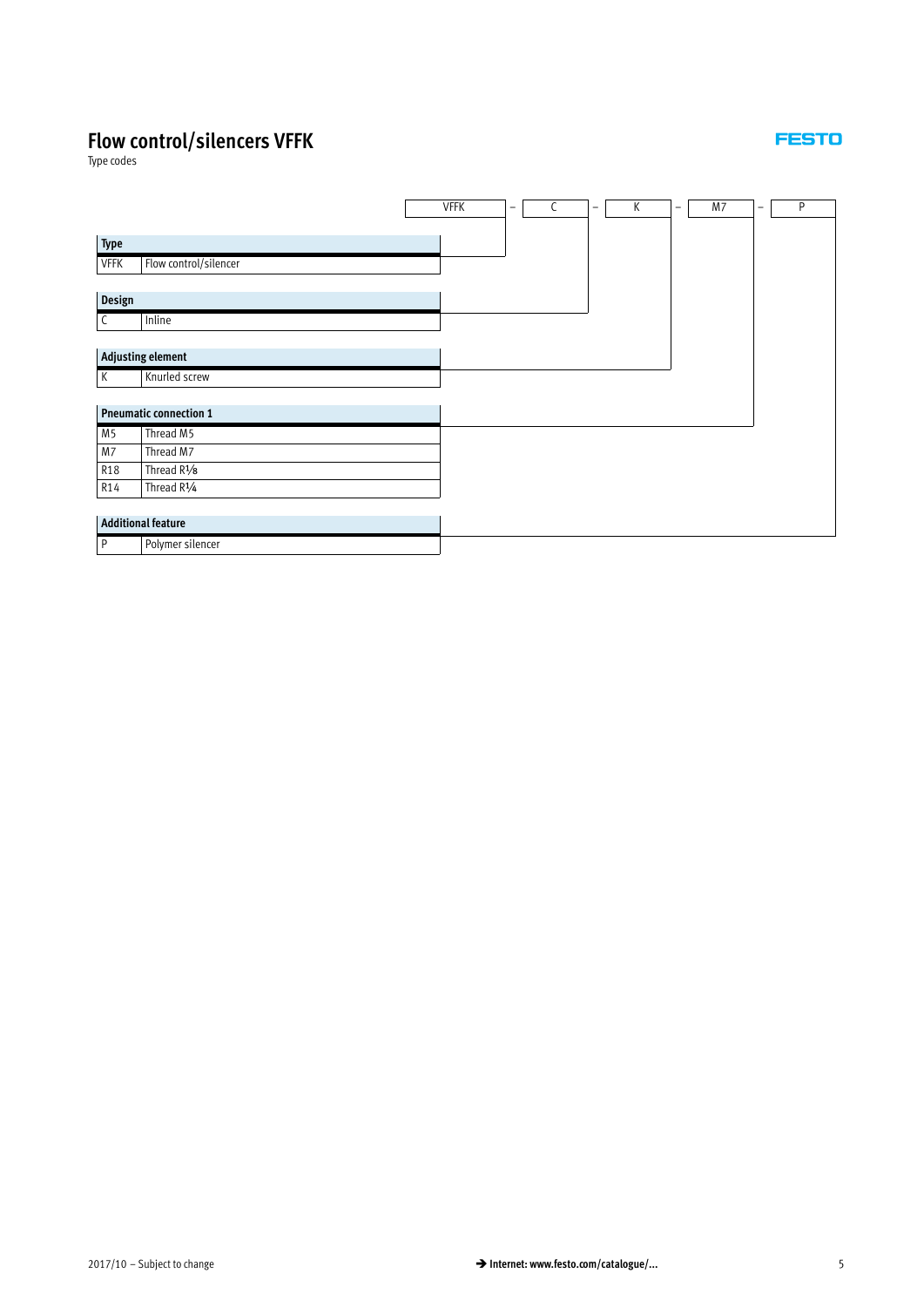# **Flow control/silencers VFFK**

Technical data



Function  $\overline{\phantom{a}}$  - Flow rate 0 … 420 l/min



Operating pressure 0 … 10 bar



## **General technical data**

| QEIIEI AL LECHIILEAL UALA         |                                |                |                             |  |  |  |  |
|-----------------------------------|--------------------------------|----------------|-----------------------------|--|--|--|--|
| Valve function                    | Flow control/silencer function |                |                             |  |  |  |  |
| Pneumatic connection 1            | M <sub>5</sub>                 | M <sub>7</sub> | $R^{1/8}$<br>$R\frac{1}{4}$ |  |  |  |  |
| Adjusting element                 | Knurled screw                  |                |                             |  |  |  |  |
| Type of mounting                  | Screw-in                       |                |                             |  |  |  |  |
| Mounting position                 | Any                            |                |                             |  |  |  |  |
| Type of seal on threaded plug     | Sealing ring                   |                | Coating                     |  |  |  |  |
| Nominal tightening torque<br>[Nm] | $1.4 \pm 20\%$                 | $3.8 \pm 20\%$ | $\sim$                      |  |  |  |  |

## **Operating and environmental conditions**

| Operating pressure complete [bar]     | $0 \dots 10$                                        |
|---------------------------------------|-----------------------------------------------------|
| temperature range                     |                                                     |
| Operating medium                      | Compressed air according to ISO 8573-1:2010 [7:4:4] |
| Note about the operating/pilot medium | Lubricated operation possible                       |
| [°C]<br>Ambient temperature           | $0 - +60$                                           |
| Temperature of medium<br>[°C]         | $0 - +60$                                           |
| [°C]<br>Storage temperature           | $0 - +60$                                           |

| <b>Materials</b>  |                                        |              |  |  |
|-------------------|----------------------------------------|--------------|--|--|
| Type              | VFFK-C-K-M-P                           | VFFK-C-K-R-P |  |  |
| Silencer insert   | <b>PE</b>                              |              |  |  |
| Threaded plug     | Nickel-plated brass                    |              |  |  |
| Regulating screw  | Nickel-plated brass                    |              |  |  |
| Knurled nut       | Aluminium                              |              |  |  |
| Seals             | <b>NBR</b><br>$\overline{\phantom{a}}$ |              |  |  |
| Note on materials | RoHS-compliant                         |              |  |  |







Flow rate tolerance: ±20%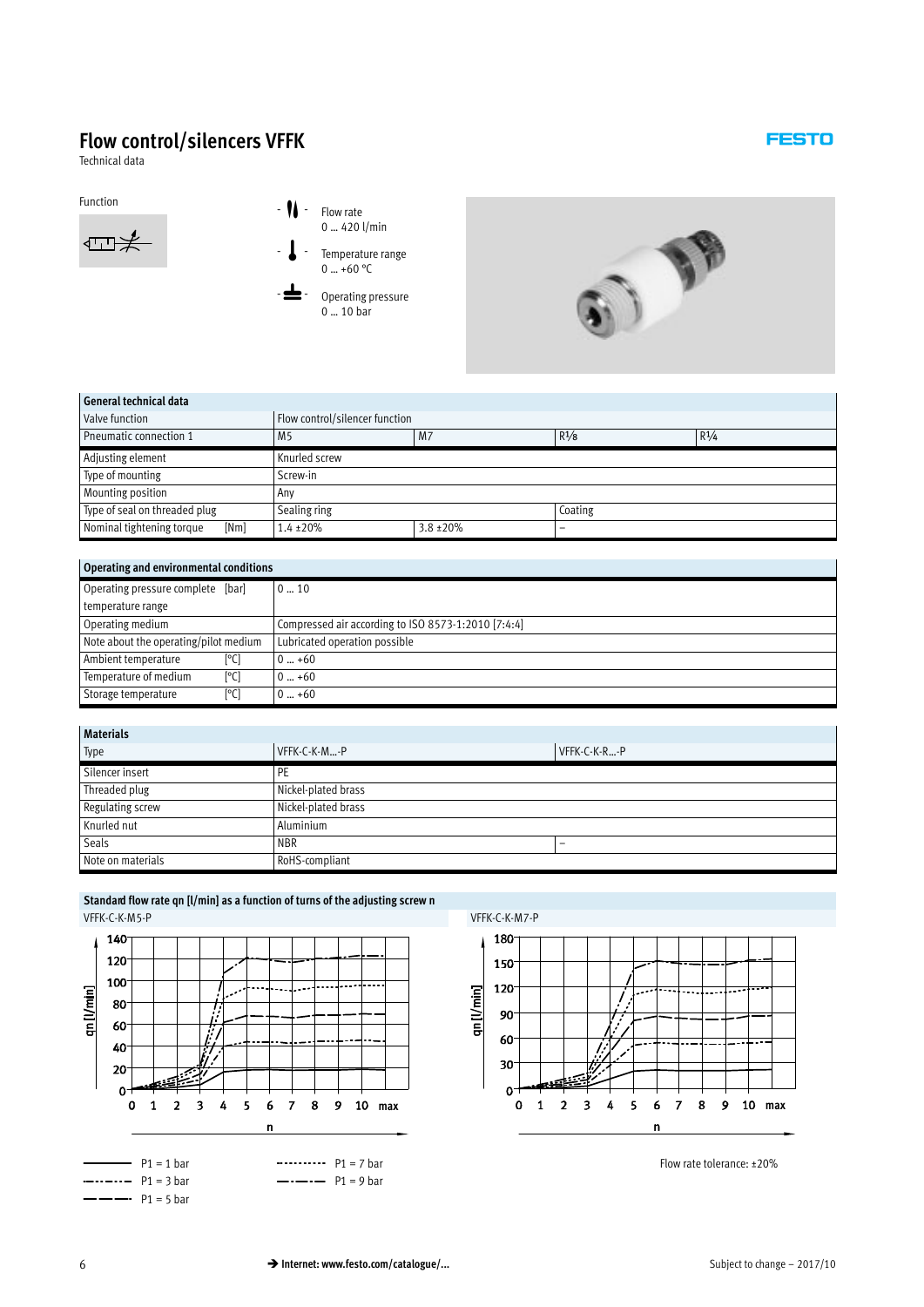## **Flow control/silencers VFFK**

Technical data

## **Standard flow rate qn [l/min] as a function of turns of the adjusting screw n**





Flow rate tolerance: ±20%

## **Dimensions** Download CAD data - **www.festo.com**

VFFK-C-K-M…-P VFFK-C-K-R…-P



|                     | L1             |  |
|---------------------|----------------|--|
|                     | L3             |  |
|                     | $\overline{2}$ |  |
|                     |                |  |
| D <sup>2</sup><br>δ |                |  |
|                     | ನ⊂1            |  |

| Type           | Connection     | D <sub>2</sub> |      |      |      | L3   |      | $\equiv$ $\in$ 1 |
|----------------|----------------|----------------|------|------|------|------|------|------------------|
|                | D <sub>1</sub> | Ø              | min. | max. |      | min. | max. |                  |
| VFFK-C-K-M5-P  | M5x0.8         | 10             | 20.6 | 23.4 |      | 17.6 | 20.4 |                  |
| VFFK-C-K-M7-P  | M7x1           | 10             | 24.1 | 26.9 | 5.5  | 18.6 | 21.4 |                  |
| VFFK-C-K-R18-P | $R\frac{1}{8}$ | 14             | 29.1 | 35.8 |      | 25.1 | 31.8 | 10               |
| VFFK-C-K-R14-P | $R^{1/4}$      | 18             | 31.1 | 37   | 10.8 | 25.1 | 21   | 14               |

| Ordering data |                |                                                    |        |          |                |
|---------------|----------------|----------------------------------------------------|--------|----------|----------------|
|               | Pneumatic      | Standard flow rate gn at 6 bar $\rightarrow$ 0 bar | Weight | Part No. | Type           |
|               | connection 1   | [1/min]                                            | [g]    |          |                |
|               | M <sub>5</sub> | 080                                                | 4.5    | 133140   | VFFK-C-K-M5-P  |
| é<br>Ø        | M7             | $0 \dots 100$                                      | 6.1    | 133141   | VFFK-C-K-M7-P  |
|               | $R\frac{1}{8}$ | $0 \dots 270$                                      | 13.5   | 133142   | VFFK-C-K-R18-P |
|               | $R\frac{1}{4}$ | $0 - 420$                                          | 25     | 133143   | VFFK-C-K-R14-P |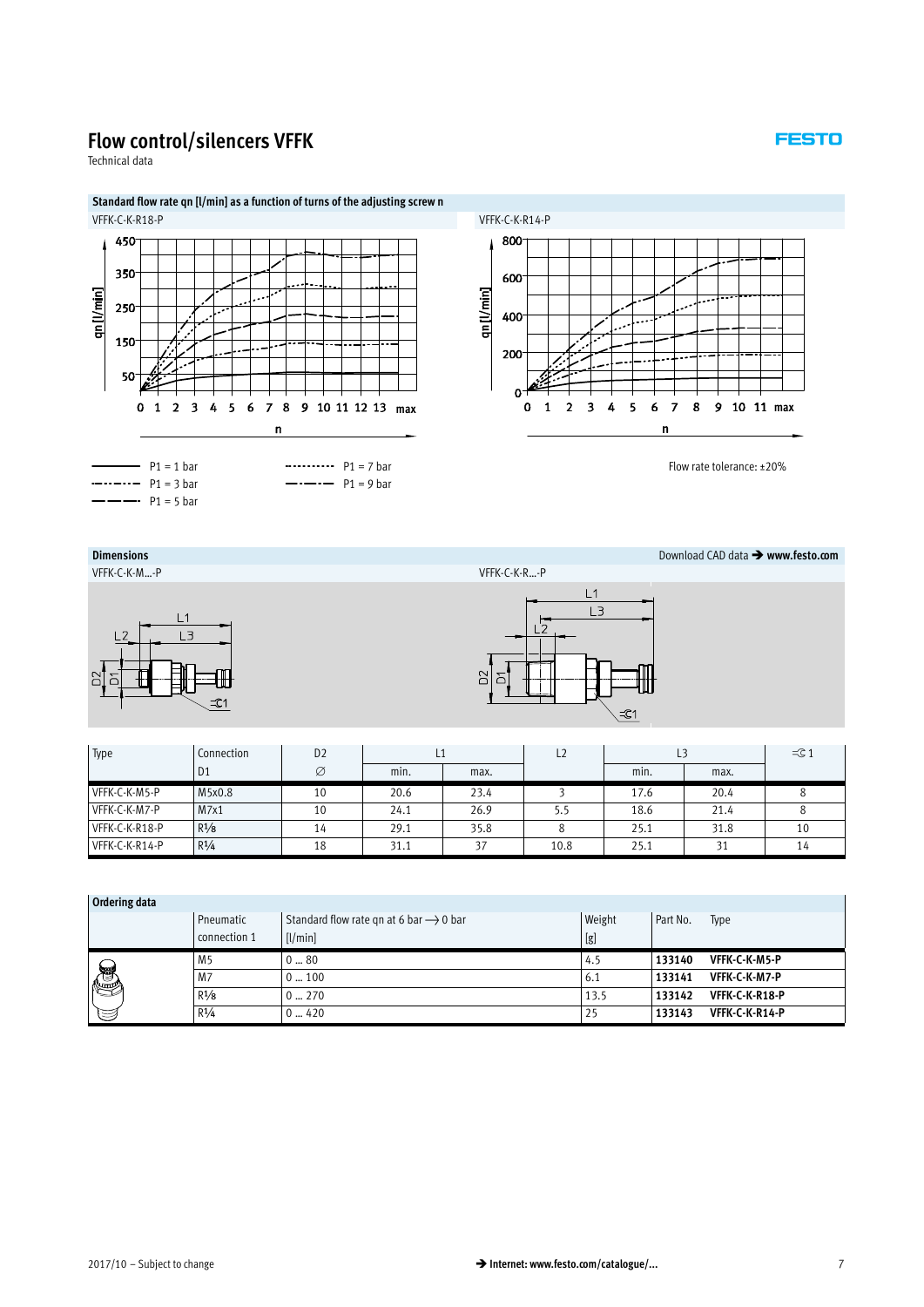# <span id="page-7-0"></span>**Flow control/silencers GRU**

Type codes

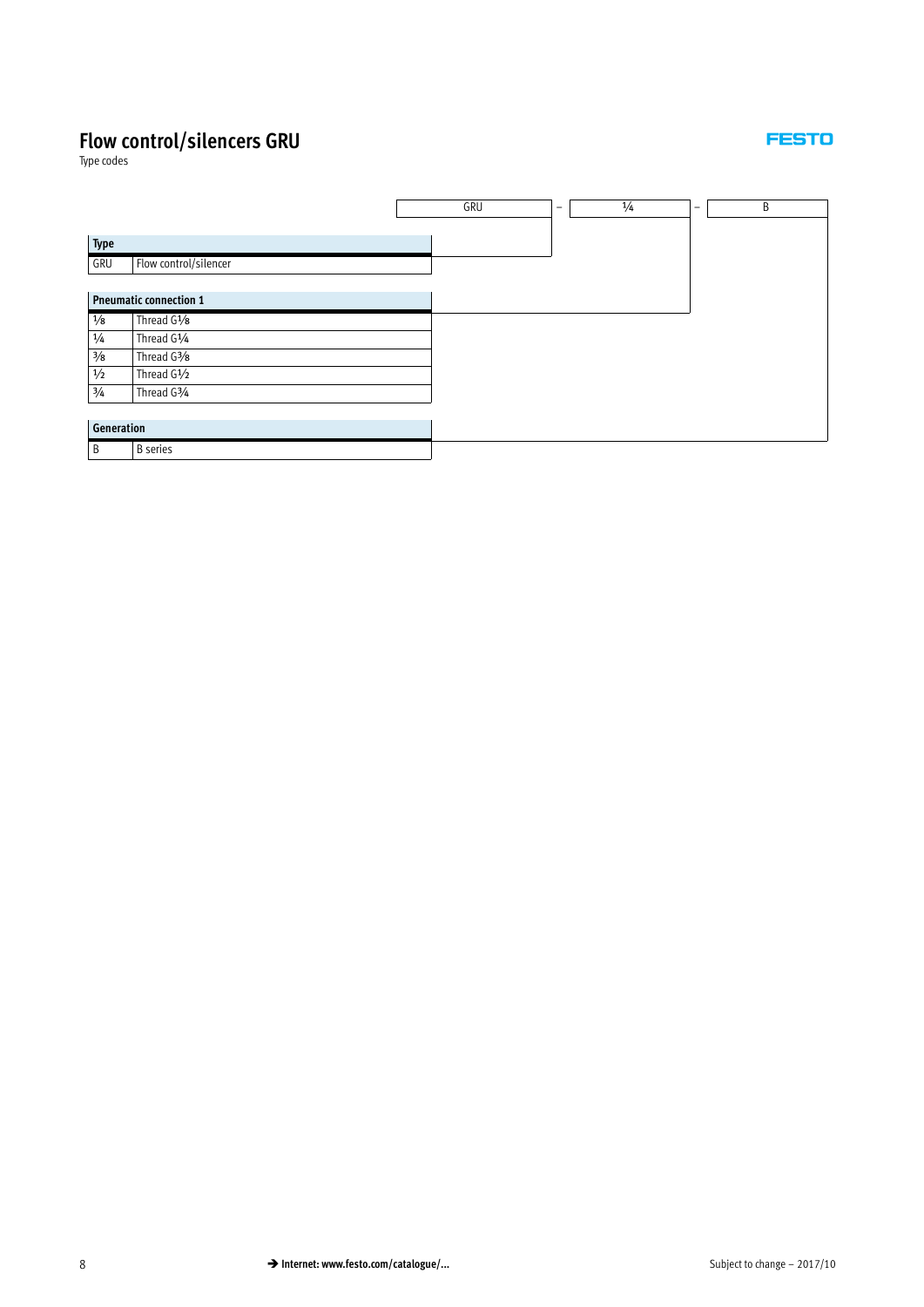# **Flow control/silencers GRU**

Technical data



Function  $\overline{\phantom{a}}$  - Flow rate 0 … 8,000 l/min

> Temperature range –10 … +70 °C

Operating pressure  $0 \dots 10$  bar



## **General technical data**

| Valve function           | Flow control/silencer function |           |           |                   |           |
|--------------------------|--------------------------------|-----------|-----------|-------------------|-----------|
| Pneumatic connection 1   | G <sup>1</sup> /8              | $G^{1/4}$ | $G^{3}/8$ | G <sup>1</sup> /2 | $G^{3/4}$ |
| Adjustment component     | Slotted head screw             |           |           |                   |           |
| Type of mounting         | Screw-in                       |           |           |                   |           |
| <b>Mounting position</b> | Anv                            |           |           |                   |           |

| Operating and environmental conditions |                                                             |  |  |  |  |
|----------------------------------------|-------------------------------------------------------------|--|--|--|--|
| [bar]<br>Operating pressure            | 010                                                         |  |  |  |  |
| complete temperature range             |                                                             |  |  |  |  |
| Operating medium                       | Compressed air in accordance with ISO 8573-1:2010 $[7:-:-]$ |  |  |  |  |
| Note on operating/pilot medium         | Operation with lubricated medium possible                   |  |  |  |  |
| [°C]<br>Ambient temperature            | $-10+70$                                                    |  |  |  |  |
| Temperature of medium<br>[°C]          | $-10+70$                                                    |  |  |  |  |

## Standard flow rate qn at 6 bar  $\rightarrow$  0 bar as a function of spindle rotations n



## **Materials**

Sectional view



| ew |   |                |                |                        |                |  |  |
|----|---|----------------|----------------|------------------------|----------------|--|--|
|    |   |                |                | Flow control/silencer  |                |  |  |
|    |   |                | 1              | Housing, threaded plug | Aluminium      |  |  |
|    |   |                | $\overline{2}$ | Adjusting screw        | PA             |  |  |
|    |   |                | 3              | Silencer insert        | PE             |  |  |
|    | ာ | $\overline{2}$ |                | Note on materials      | RoHS-compliant |  |  |
|    |   |                |                |                        |                |  |  |